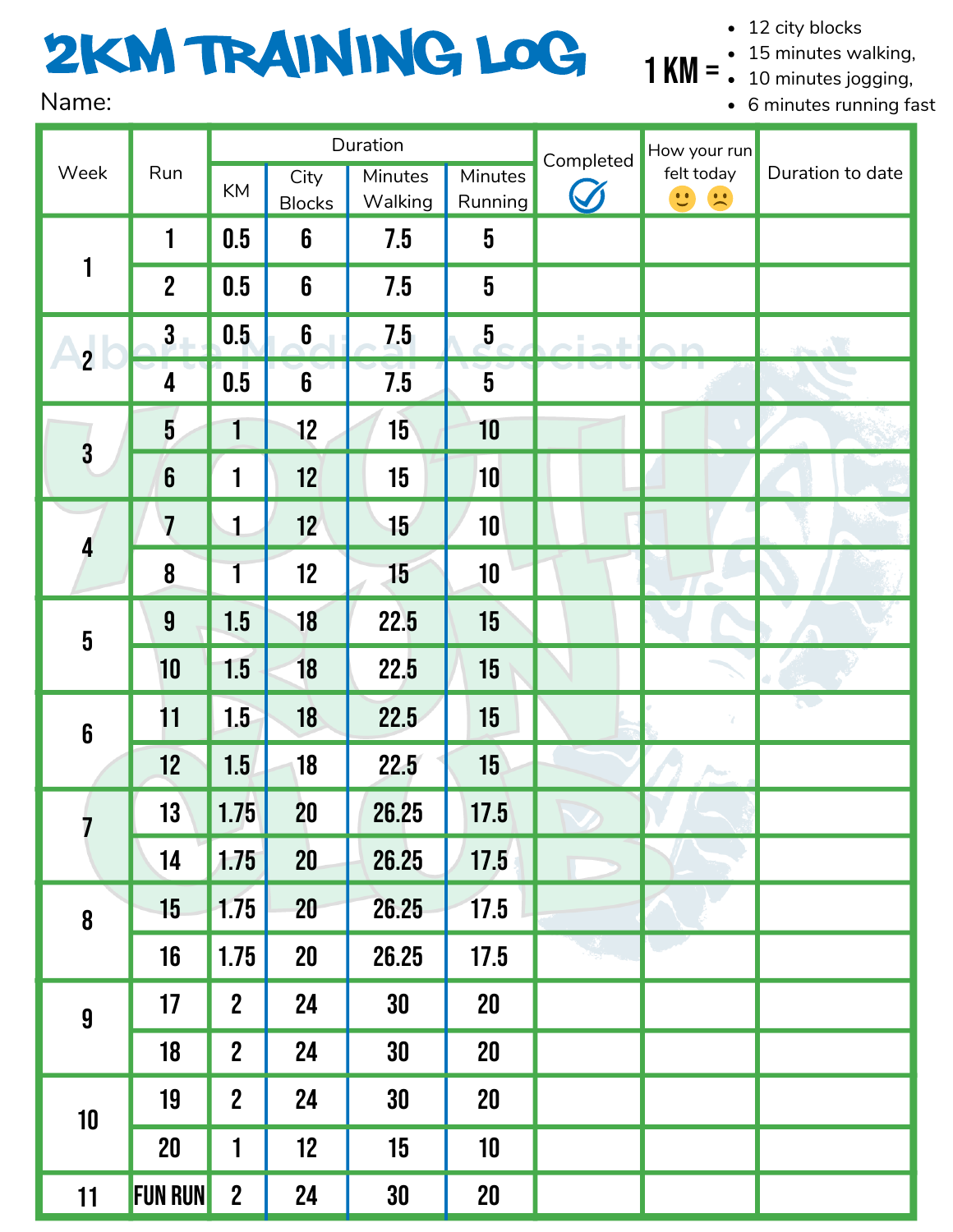## 5km Training Log Name:

• 12 city blocks

minutes walking,

KM =  $\frac{1}{2}$  10 minutes jogging,

minutes running fast

| Week                    | Run              | Duration                |                       |                    |                    | Completed | How your run                                                          |                  |
|-------------------------|------------------|-------------------------|-----------------------|--------------------|--------------------|-----------|-----------------------------------------------------------------------|------------------|
|                         |                  | KM                      | City<br><b>Blocks</b> | Minutes<br>Walking | Minutes<br>Running | S         | felt today<br>$\begin{array}{c} \therefore \\ \therefore \end{array}$ | Duration to date |
| 1                       | 1                | $\overline{2}$          | 24                    | 30                 | 20                 |           |                                                                       |                  |
|                         | $\boldsymbol{2}$ | $\overline{2}$          | 24                    | 30                 | 20                 |           |                                                                       |                  |
| $\overline{2}$          | $\mathbf{3}$     | 2 <sub>1</sub>          | 24                    | 30                 | 20                 | i es      |                                                                       |                  |
|                         | 4                | 2.5                     | 30                    | 37.5               | 25                 |           |                                                                       |                  |
| $\overline{\mathbf{3}}$ | $\overline{5}$   | 2.5                     | 30                    | 37.5               | 25                 |           |                                                                       |                  |
|                         | $\boldsymbol{6}$ | 2.5                     | 30                    | 37.5               | 25                 |           |                                                                       |                  |
| 4                       | $\overline{7}$   | $\mathbf{3}$            | 36                    | 45                 | 30                 |           |                                                                       |                  |
|                         | 8                | $\mathbf{3}$            | 36                    | 45                 | 30                 |           |                                                                       |                  |
| $\overline{\mathbf{5}}$ | $\boldsymbol{9}$ | $\mathbf{3}$            | 36                    | 45                 | 30                 |           |                                                                       |                  |
|                         | 10               | 3.5                     | 42                    | 52.5               | 35                 |           |                                                                       |                  |
| $\boldsymbol{6}$        | 11               | 3.5                     | 42                    | 52.5               | 35                 |           |                                                                       | $\mathcal{L}$    |
|                         | 12               | 3.5                     | 42                    | 52.5               | 35 <sub>2</sub>    |           | $\mathbb{A}_{\text{out}}$                                             |                  |
| I                       | 13               | $\boldsymbol{4}$        | 48                    | 60                 | 40                 |           |                                                                       |                  |
|                         | 14               | 4                       | 48                    | 60                 | 40                 |           |                                                                       |                  |
| 8                       | 15               | $\overline{\mathbf{4}}$ | 48                    | 60                 | 40                 |           |                                                                       |                  |
|                         | 16               | 4.5                     | 54                    | 67.5               | 45                 |           |                                                                       |                  |
| $\boldsymbol{9}$        | 17               | 4.5                     | 54                    | 67.5               | 45                 |           |                                                                       |                  |
|                         | 18               | 4.5                     | 54                    | 67.5               | 45                 |           |                                                                       |                  |
| 10                      | 19               | $\overline{\mathbf{5}}$ | 60                    | 75                 | 50                 |           |                                                                       |                  |
|                         | 20               | 3.5                     | 42                    | 52.5               | 35                 |           |                                                                       |                  |
| 11                      | <b>FUN RUN</b>   | $\overline{\mathbf{5}}$ | 60                    | 75                 | 50                 |           |                                                                       |                  |